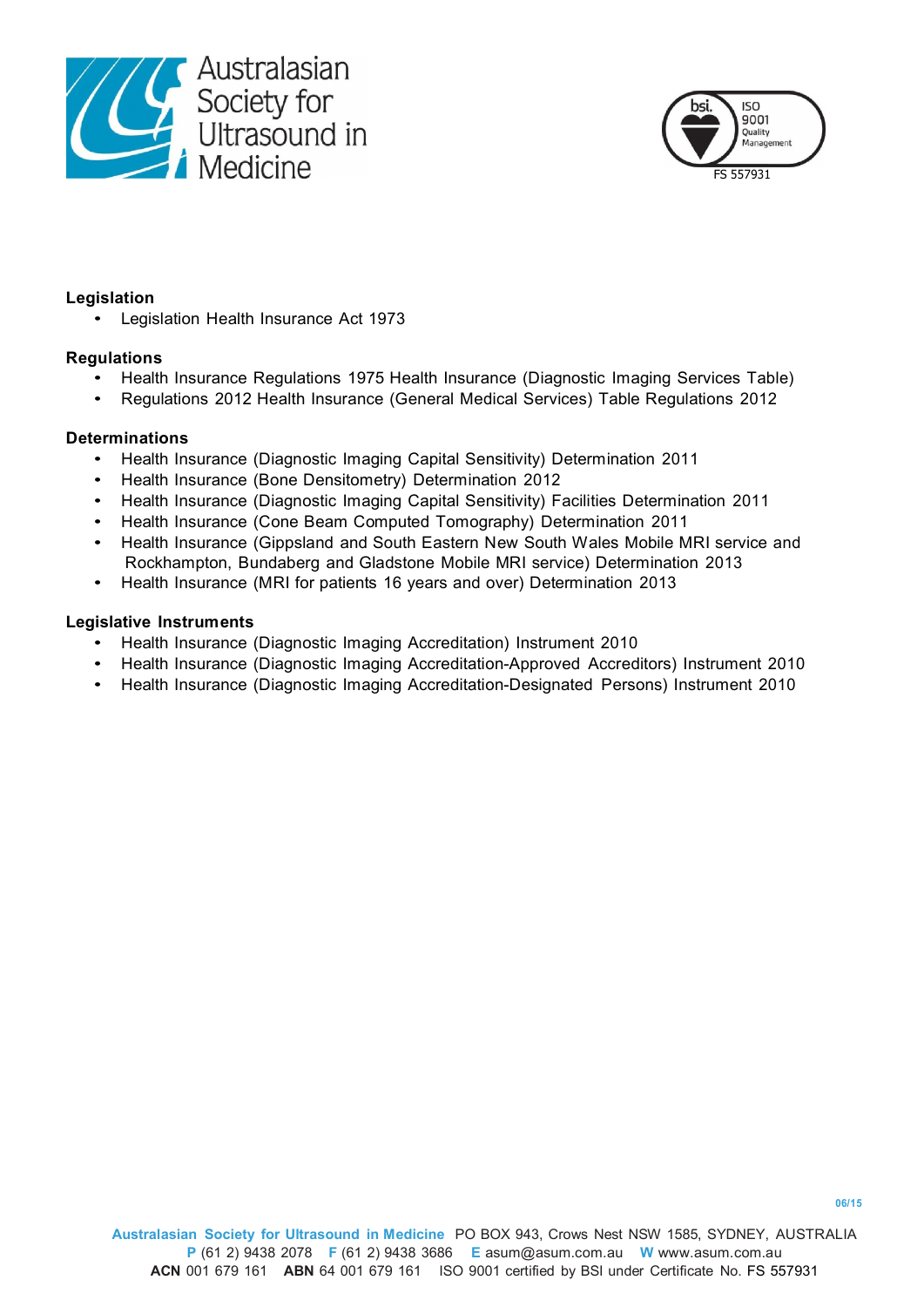



## **SUBMISSION FEEDBACK**

# **Definition of Diagnostic Ultrasound**

Background and Terminology as communicated to DIAC since 2013

Medical ultrasound use can be divided into 3 broad categories:

- Therapeutic such as for tissue heating (in general use by physiotherapists), coagulation (currently experimental) and to control drug delivery (also experimental).
- Diagnostic used to contribute information to the making of a diagnosis
- Intervention imaging used to guide interventional procedures.

ASUM recognizes that diagnostic ultrasound examinations cover a spectrum of complexity in terms of time taken to perform and interpret an examination, skill required to obtain images, skill required to interpret images, machine requirements to obtain suitable quality images, etc.

- $\emptyset$  On page 20 of the RIS there are multiple mentions of "non-diagnostic imaging specialists" and "minimum training requirements in order to perform MBS-eligible ultrasound services".
	- $\circ$  There doesn't appear to be a clear delineation of what is meant by "non-diagnostic imaging specialists" - all ultrasound examinations are "diagnostic" by their very nature.
	- o We already have minimum training standards in place within various organisations, for example ASUM CCPU, RANZCOG, ACEM. These certifications would be perfect vehicles for these purposes.

ASUM supports the principle that remuneration rates vary between examinations to reflect these differences.

- ASUM believes that any medical practice that is recognized to be of benefit to the patient and provide efficient clinical outcomes should be reimbursed via the MBS. The particular funding schedule under which it is administered should not affect the level of remuneration.
- ASUM believes that any examination should require the practitioner to be suitably knowledgeable and experienced. In practice, this is best achieved by requiring practitioners to hold current qualifications / credentialing for an examination to be rebatable (see point 2 below).

A plethora of terms has been used to try and characterize the range of examinations that are performed. The different terms are confusing, often inherently illogical and frequently based upon historical and geographical patterns of practice (which differ between countries and regions due to historical variation rather than intrinsic requirements or value). Terms have often been coined to create pejorative implications and defend traditional business models rather than viewing the spectrum of uses from the perspective of either the patient or an efficient medical system.

ASUM recommends discarding terms that create confusion. These include:

• "Non-Diagnostic"- Other than therapeutic and interventional guidance, all ultrasound is performed with the aim of progressing towards a diagnosis. The distinction is thus fundamentally flawed. To use a phrase such as "fully diagnostic" is even more confusing, as it implies these examinations will give a single, definitive diagnosis without requiring the integration of clinical information or further testing, which is incorrect.

**Australasian Society for Ultrasound in Medicine** PO BOX 943, Crows Nest NSW 1585, SYDNEY, AUSTRALIA **P** (61 2) 9438 2078 **F** (61 2) 9438 3686 **E** asum@asum.com.au **W** www.asum.com.au **ACN** 001 679 161 **ABN** 64 001 679 161 ISO 9001 certified by BSI under Certificate No. FS 557931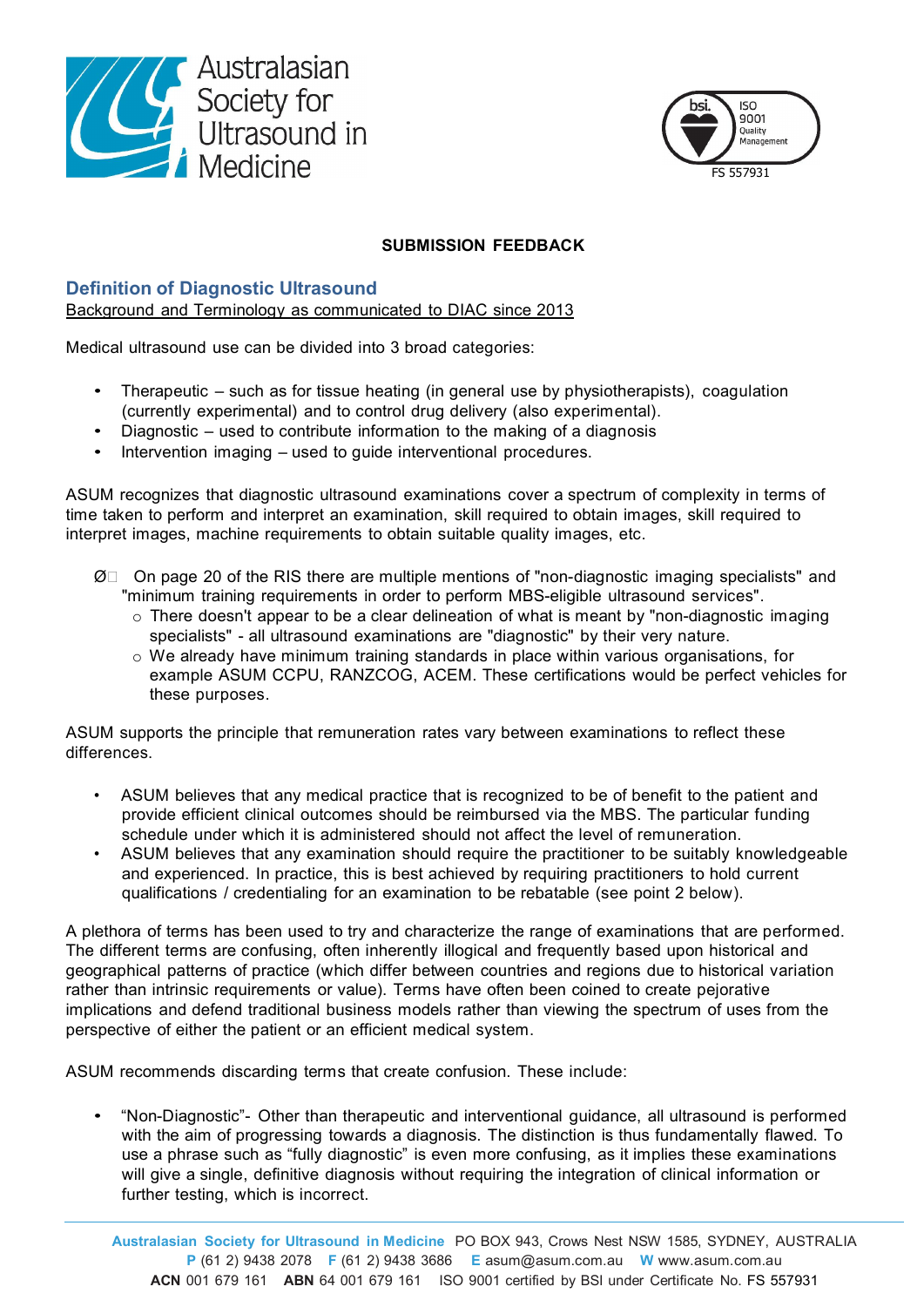



**Australasian Society for Ultrasound in Medicine** PO BOX 943, Crows Nest NSW 1585, SYDNEY, AUSTRALIA **P** (61 2) 9438 2078 **F** (61 2) 9438 3686 **E** asum@asum.com.au **W** www.asum.com.au **ACN** 001 679 161 **ABN** 64 001 679 161 ISO 9001 certified by BSI under Certificate No. FS 557931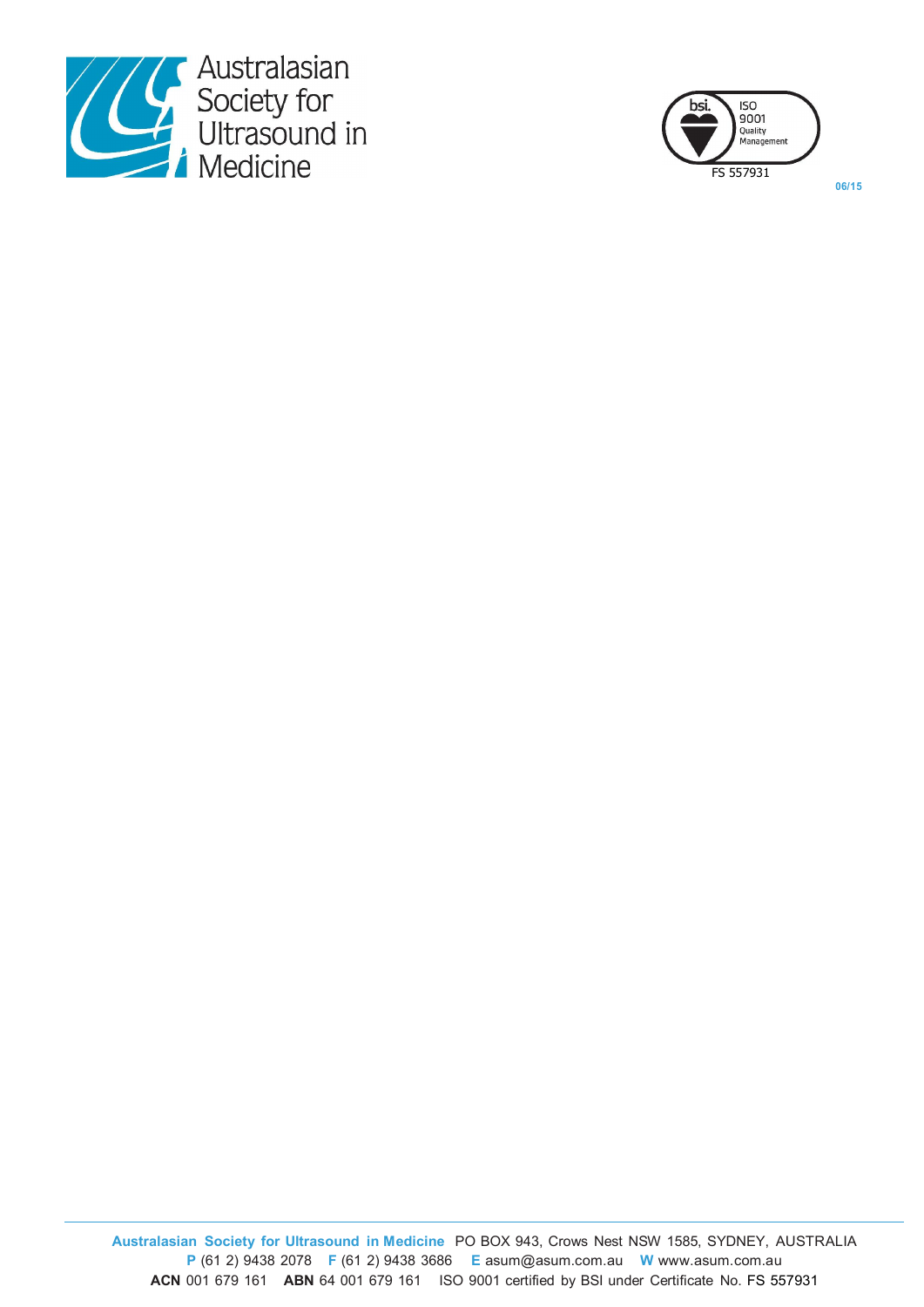



- "Adjunctive clinical examination" is undefined and suffers the same problems as the terms above. From a patient's perspective (and a system that is aiming for efficient, quality medical care) all tests, regardless of complexity, are adjuncts to the clinical evaluation.
- Geographically based terms such as 'bedside' and 'point of care' should be abandoned. All ultrasound is performed by an operator who is in contact with the patient. The patient's location (e.g. in an imaging suite or elsewhere) is also irrelevant as the required skill and quality of an examination does not change based upon where a patient is.
- "Clinician performed" as many specialist imaging providers also practice as 'clinicians' (for example cardiologists and obstetricians & gynaecologists) this term is confusing. The required skill and quality of a scan are determined by the patient's needs, not the background of the practitioner.

ASUM recommends the terms "comprehensive ultrasound", "limited ultrasound" and "focused ultrasound" be used to capture the differences in the range of ultrasound examinations as introduced by the American Society of Echocardiography, J Am Soc Echocardiography 2013;26:567-81).

- $\circ$  Focused = used in specific clinical settings to recognize a narrow list of potential diagnoses. As such, these examinations may have lower requirements for training and equipment and can often be performed more quickly.
- $\circ$  Limited = an examination performed using the skill and equipment suitable for a comprehensive examination, but not undertaking the full protocol of a comprehensive examination.
- $\circ$  Comprehensive = following a recognized protocol to obtain good quality images that are interpreted by a physician who has undertaken advanced training in ultrasound. Usually would be associated with a comprehensive report.
- Unless otherwise specified, referred examinations will usually be of the comprehensive type, but the referrer may request only a limited or focused examination in appropriate clinical circumstances.
- Non-referred examinations may be of any type, depending on the clinical requirement of the patient.

### Point 1

- ASUM notes that all ultrasound examinations, across the spectrum from focused to comprehensive would meet the definition of "diagnostic ultrasound."
- ASUM recognizes the difficulty in creating an administrative framework for distinguishing between the different types of examinations.

# Point 2

• ASUM agrees that all providers who perform ultrasound should be appropriately trained. The level of training required will correspond to the level of ultrasound examination being performed.

 $\emptyset$  On page 20 there is mention made of credentialing, "Appropriate credentialing is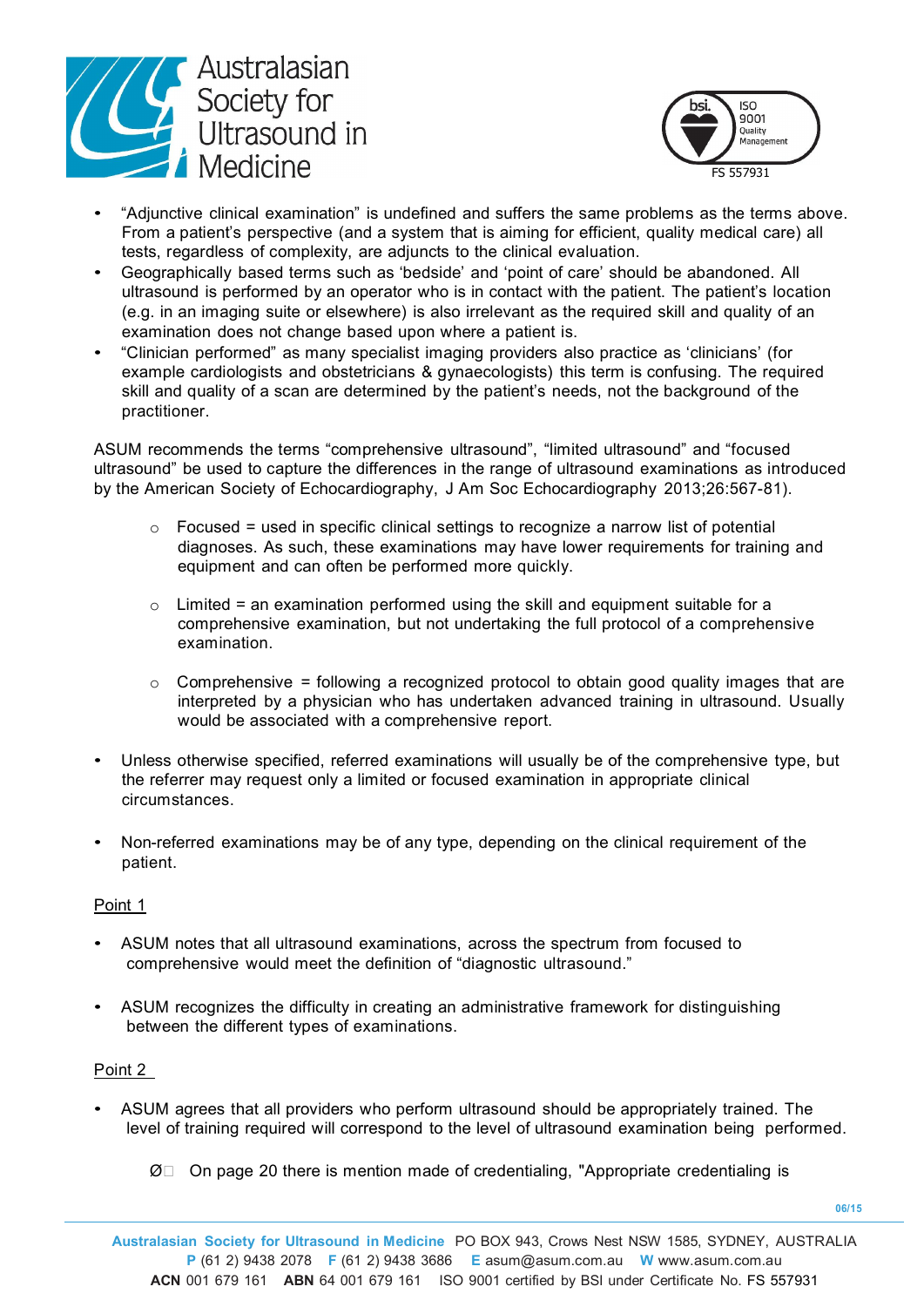



important because it impacts on the quality of the images obtained, and therefore the diagnostic potential of the images." ASUM has policies and pathways in place which demonstrate minimum standards.

- Providers should undertake appropriate continuing medical education. Credentialing bodies should maintain records of providers who meet these requirements.
- ASUM agrees that the FRANZCR and DDU are appropriate qualifications for those providing comprehensive ultrasound services, and that other equivalent specialty training programmes be recognized.
- ASUM believes that the DDU is an appropriate qualification for all specialties performing comprehensive ultrasound services (including Obstetricians and Gynaecologists)
- ASUM believes other appropriate qualifications for Obstetricians and Gynaecologists are the certification in Obstetrical and Gynaecological Ultrasound (COGU) and certification in Maternofoetal medicine (CMFM).
- ASUM believes the appropriate qualification for focused ultrasound and non-referred ultrasound is the CCPU or equivalent.

### Point 3

• ASUM recognizes that equipment needs to be of a certain standard to perform accurate and reliable comprehensive scans.

### Point 4

• ASUM supports the principle that any request for imaging include information to assist in the interpretation of imaging findings.

### Point 5

- ASUM supports a patient centered approach to information. That is, information pertaining to a patient should be provided and available in a manner that will maximize its utility to the patient and their care.
- ASUM supports requirements for image storage and reporting that enhances appropriate information transfer between practitioners involved in the patient's care.
- ASUM supports reporting that contains details of the imaging procedure undertaken:
	- $\circ$  all measurements and findings relevant to diagnosis, treatment and/or monitoring of the condition and
	- $\circ$  the limitations and exclusions of the examination (for example noting when particular organs have not been imaged (e.g. appendix during a pelvic scan).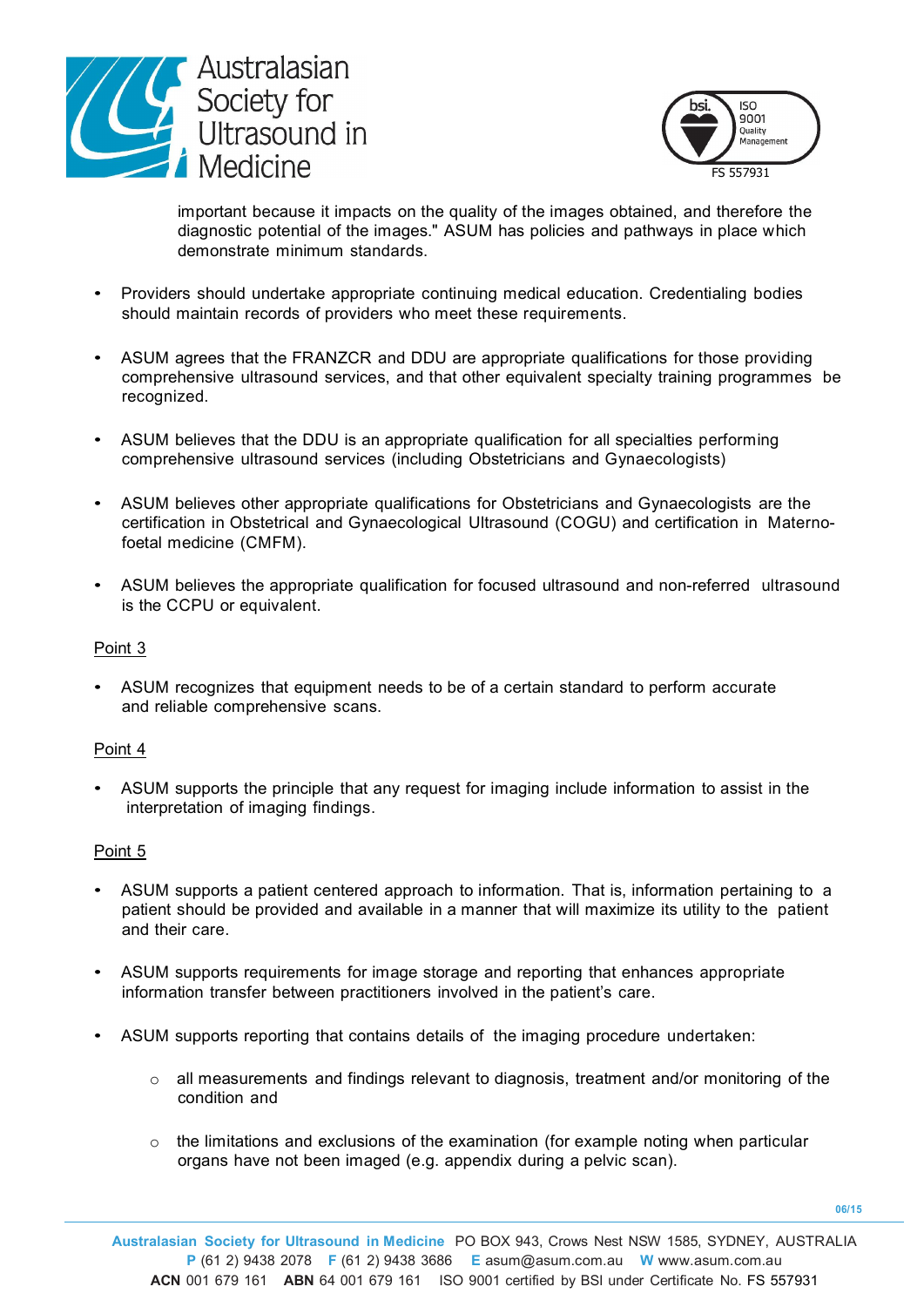



- $v \Box$  The requirements for good reporting apply to all levels of ultrasound imaging, noting that the information format may vary (e.g. stand alone report versus integrated into clinical summary).
- ASUM encourages all ultrasound users to utilize appropriate electronic image storage systems as the best currently available method to store images for clinical purposes.
- ASUM also notes that suggestions that certain findings can only be used by certain practitioners (such as described in the RANZCR document "Position statement on the provision of medical ultrasound services") are illogical and contrary to a patient's best interest whereby information that is useful for patient management must be available to both the patient and other relevant practitioners who care for the patient.

# **Current Context**

There are a number of different diagnostic imaging modalities available in Australia, including:

- ultrasound;
- computed tomography (CT);
- diagnostic radiography (DR) (eg. x-ray, mammography);
- magnetic resonance imaging (MRI); and
- nuclear medicine (NM).

In 2013-14 there were over 22 million Medicare eligible diagnostic imaging services provided resulting in over \$2.9 billion being paid by the Department of Human Services (DHS) Medicare program in patient rebates. Ultrasound items 55005-55855 resulted in 8,570,775 services (37%) and \$975,834,282 expenditure.

- 1. General 3,443,999
- 2. Cardiac 1,094,636
- 3. Vascular 942,538
- 4. Urological 26,547
- 5. Obstetric and Gynaecological 1,134,536
- 6. Musculoskeletal 1,928,519

### **This feedback from ASUM will focus solely on Diagnostic Ultrasound.**

The Department of Health has released a Consultation Regulation Impact Statement (RIS) on improving the quality and safety of Medicare-funded diagnostic imaging.

The Government's objective is to ensure that Medicare benefits are claimed for diagnostic imaging services that are provided by appropriately qualified staff and that patients receive quality services that are clinically appropriate and safe. Inappropriate and/or sub-optimal use of diagnostic imaging can increase the risk of patient harm and contributes to unnecessary use of resources and expenditure.

Stakeholders have raised concerns with the current supervision requirements and the ambiguity surrounding interpretation of the regulations.

Without any changes it is likely that Medicare will continue to operate inefficiently by funding inappropriate and unnecessary imaging which has no benefit to the patient. Some patients will continue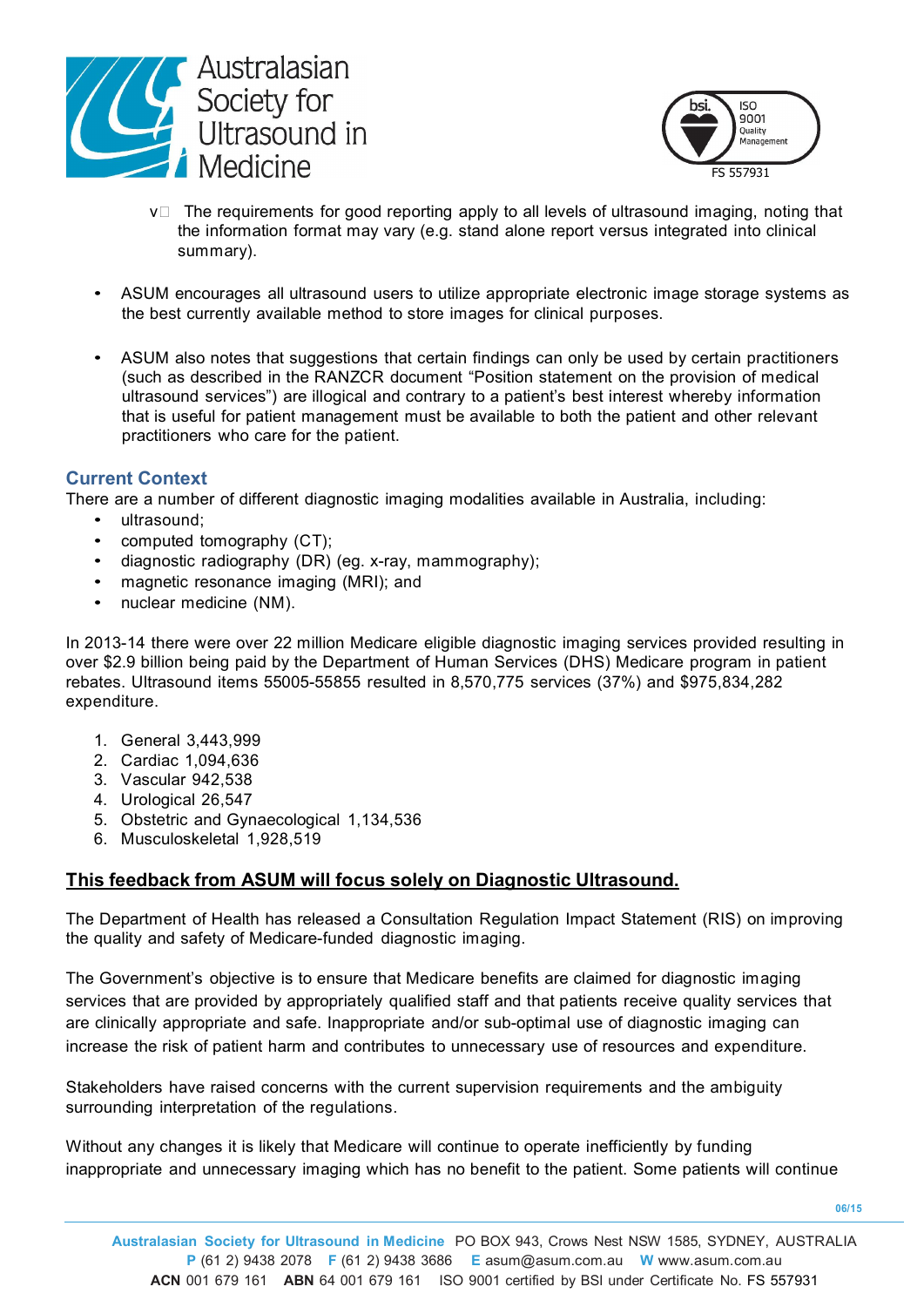



to receive lower quality and potentially unsafe services as there will be inadequate supervision of these services by diagnostic imaging specialists.

The three policy options proposed are

- o 1 –No change
- o 2 –Minor changes including clarification of current requirements.
- o 3 –Practicebased approach

### Comments on each Option outlined in the Consultation Regulation Impact Statement will consider:

- The appropriateness and feasibility of the proposals.
- Whether the proposed changes will address current concerns with the regulations in the diagnostic imaging sector.
- Potential costs associated with each option.
- Potential benefits associated with each option.
- Potential workforce impacts.
- Impacts on patient access to appropriate imaging.
- Rural and remote access for patients.
- Time required to implement the potential changes.
- Impact on both smaller diagnostic imaging practices and larger practices.
- Any other comments, questions and concerns that relate to the proposed options.

### **Option 1 – No regulatory changes or deregulation (refer to page 23 of the RIS) Features:**

- The current supervision requirements remain unchanged.
- The person under the professional supervision of the radiologist would require the appropriate qualifications, credentials, or training to provide the service.
- The current substitution rules in the *Health Insurance Act 1973* remain.
- Rural and remote exemptions.

### **Currently under the DIST**

MSK Ultrasound – Currently under the DIST

"the medical practitioner responsible for the conduct and report of the examination [must] personally attend during the performance of the scan and personally examine the patient" (DIST 2.1.7)

Other Ultrasound – Currently under the DIST

"under the professional supervision of an eligible provider who is available to monitor and influence the conduct and diagnostic quality of the examination, including, if necessary, by personal attendance on the patient" (DIST 2.5.3)

"under the professional supervision of a specialist in the specialty of diagnostic radiology who is available:

(i) to monitor and influence the conduct and diagnostic quality of the examination;

and

(ii) (ii) if necessary, to attend on the patient personally" (DIST 2.2.1)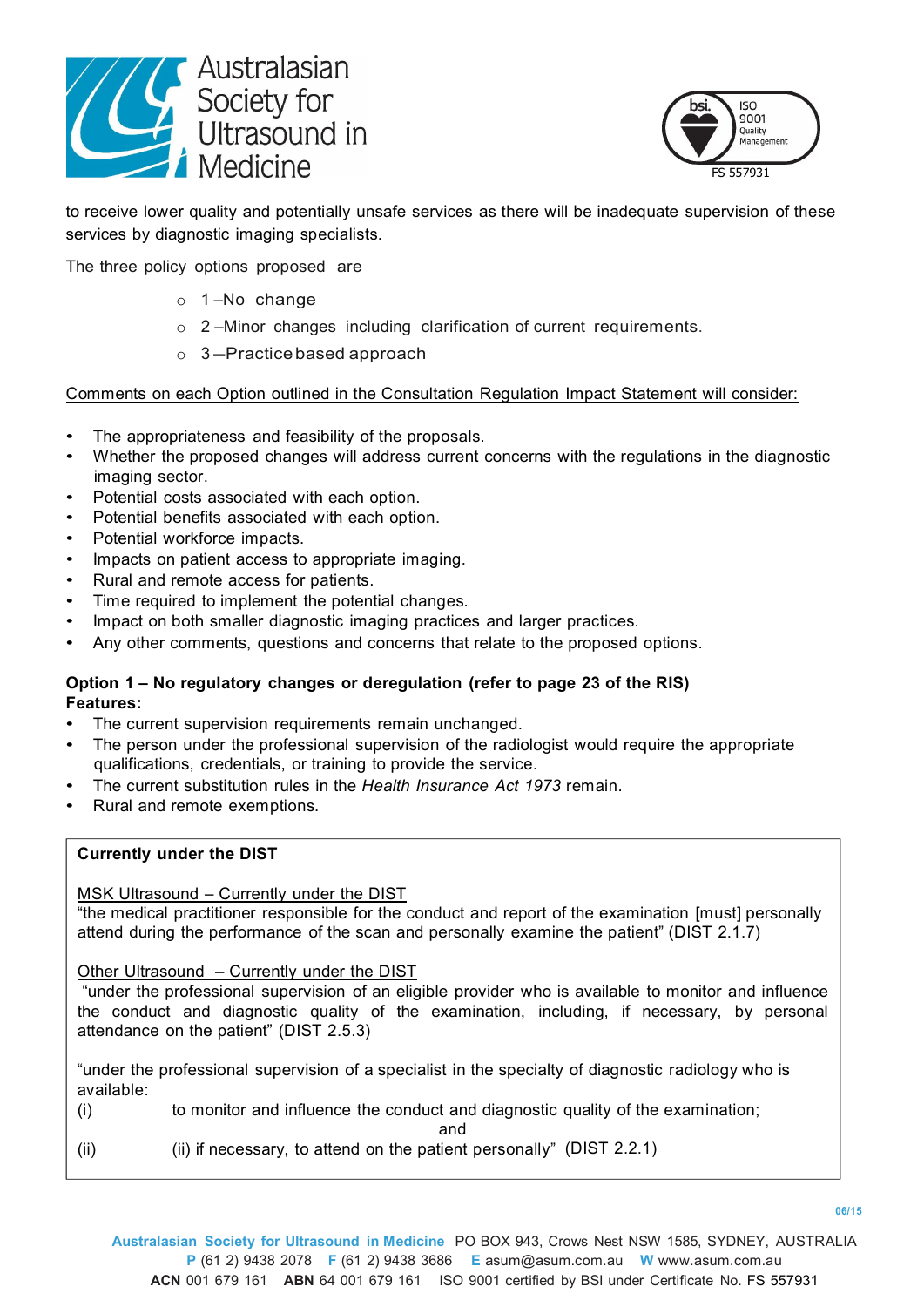



"under the professional supervision of a specialist in the specialty of diagnostic radiology who is available:

(i) to monitor and influence the conduct and diagnostic quality of the examination;

and

(ii) if necessary, to attend on the patient personally" (DIST 2.3.2)

"under the professional supervision of a specialist or a consultant physician in the practice of his or her specialty who is available:

(i) to monitor and influence the conduct and diagnostic quality of the examination;

and

(ii) (ii) if necessary, to attend on the patient personally" (DIST 2.1.2)

# **Comment**

ASUM are not in support of Option 1.

Supervision requirements are ambiguous, as the level of onsite availability by the radiologist (or other medical practitioner) is not specified.

## **Option 2 – Minor changes including clarification of current requirements (refer to page 24-26 of the RIS)**

# **Features**

- Amendments to the current supervision requirements to clarify the circumstances under which a radiologist and/or specialist or consultant physician must provide supervision and how the supervision must be provided.
	- Professional supervision would require: the medical practitioner be available to observe and guide the conduct and diagnostic quality and safety of the examination and if necessary in accordance with accepted medical practice, attend the patient personally, within a reasonable period of time.
- The personal attendance requirement of musculoskeletal ultrasound would be amended to align with all other ultrasound items.
- The person under the professional supervision of the radiologist would require the appropriate qualifications, credentials, or training to provide the service.
- The current substitution rules in the *Health Insurance Act 1973* remain.
- Rural and remote exemptions.
- Specified qualification requirements for ultrasound providers.
- Definition of diagnostic ultrasound.

Same level of supervision for CT, MRI, Ultrasound and Mammography: "The medical specialist must be available to:

- Observe and guide the conduct and diagnostic quality and safety of the imaging; and
- If necessary and in accordance with accepted medical practice, to attend on the patient personally, within a reasonable period of time."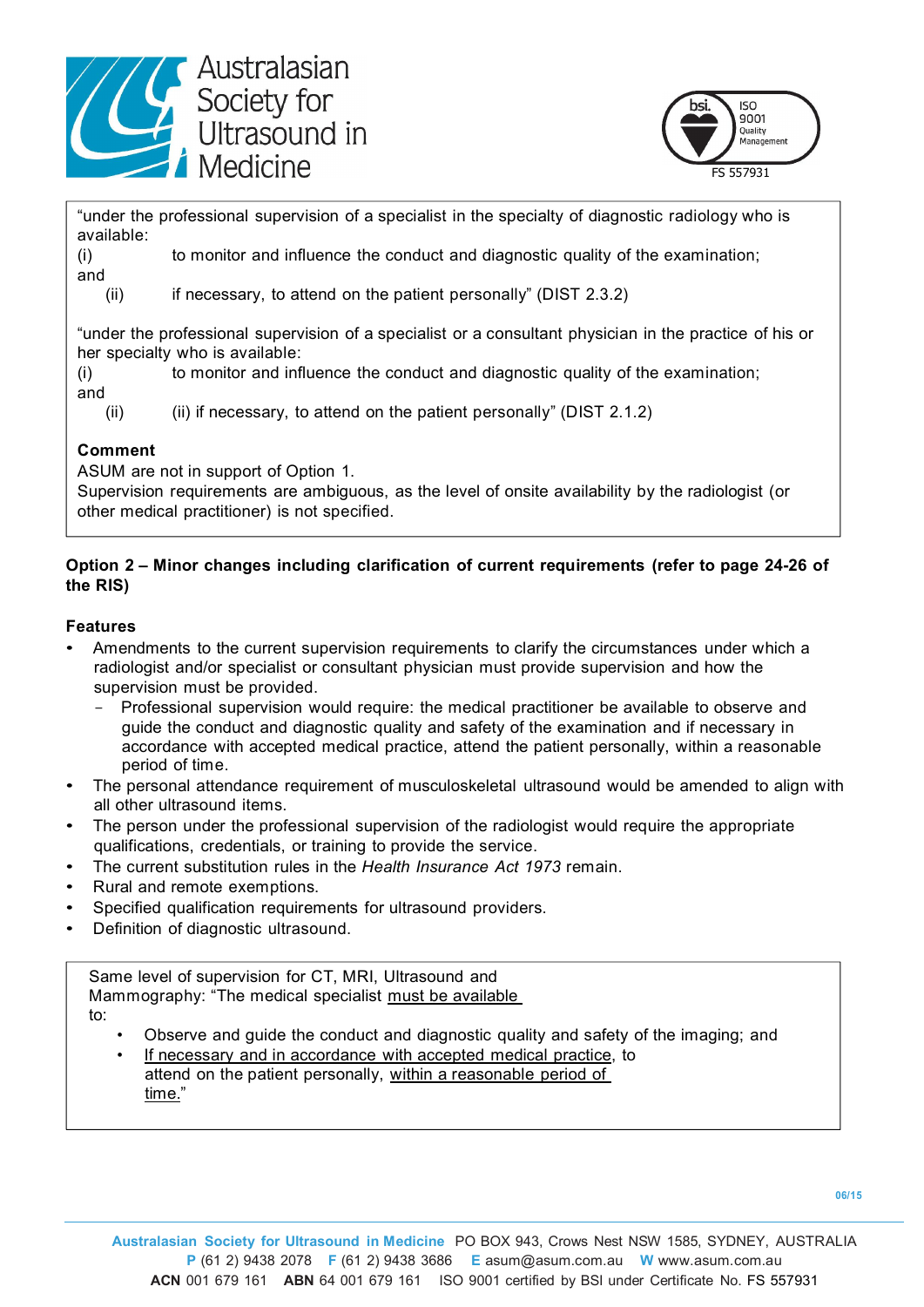



### **Comment**

ASUM do not support Option 2.

The supervision definition does not improve on the current supervision definition,

### **"must be available"**

Requiring the specialist to be available does not ensure that they will be on-site while services are performed.

The effect is that the specialist only needs to be able to be on-site within a reasonable period of time when it is necessary to attend on the patient – this would allow them to 'supervise' multiple practices, which means they are not meaningfully available to attend at each practice.

# **"if necessary and in accordance with accepted medical practice"**

'If necessary…to attend' implies patient risk – this suggests that the requirement is limited to contrast administration and interventional procedures.

• Limiting the requirement for a radiologist to be on-site to circumstances when it is necessary to attend on the patient is a very low bar. It has not been interpreted to mean that that the radiologist needs to attend patients when necessary to deliver a quality diagnosis and report – or to answer patient questions.

'Accepted medical practice' does not improve the clarity of the requirement – it is limited by the words "if necessary." What is "accepted medical practice" needs clarification in the context of each modality.

• In a high percentage of ultrasound examinations the physical presence of the radiologist is not required in order to provide supervision - modern technology can provide face-toface opportunities for discussion & questions relating to particular examinations. The experience and qualification of the sonographer needs to be appropriate to such supervisory techniques. **"within a reasonable period of time"**

Attendance within a reasonable period of time is vague – for example it could allow a radiologist to cover most of metropolitan Melbourne. This broad requirement has previously been interpreted as a 20 min walk rule by some practices, and within one hour's drive or one day's drive by others.

The current wording for the supervision of most ultrasound services is ambiguous. Under the current requirements a registered sonographer can perform the service on behalf of the practitioner however this does not specify the level of supervision required. R-type services must be performed under the supervision of a specialist or consultant physician, where a specialist may be a radiologist or specialist in the particular area being scanned, such as a cardiologist. Under the supervision requirements a specialist must be available to monitor and influence the scan, and if necessary attend on the patient personally. In practice, this creates some confusion over the level of supervision required (e.g. whether the specialist needs to be in the room, on the premises, or be available by phone).The new supervision definition lacks clarity and needs to be further developed to address the issues outlined and to provide effective minimum standards for diagnostic imaging providers and patients.

While ultrasound services do not have the same safety concerns as with other modalities without appropriate supervision there is no assurance that services will be performed correctly and capture the necessary images to allow for an appropriate diagnosis and therefore treatment options for the patient. This will result in repeat imaging for the patient and potential patient harms with delaying or missing a diagnosis along with additional costs to Medicare.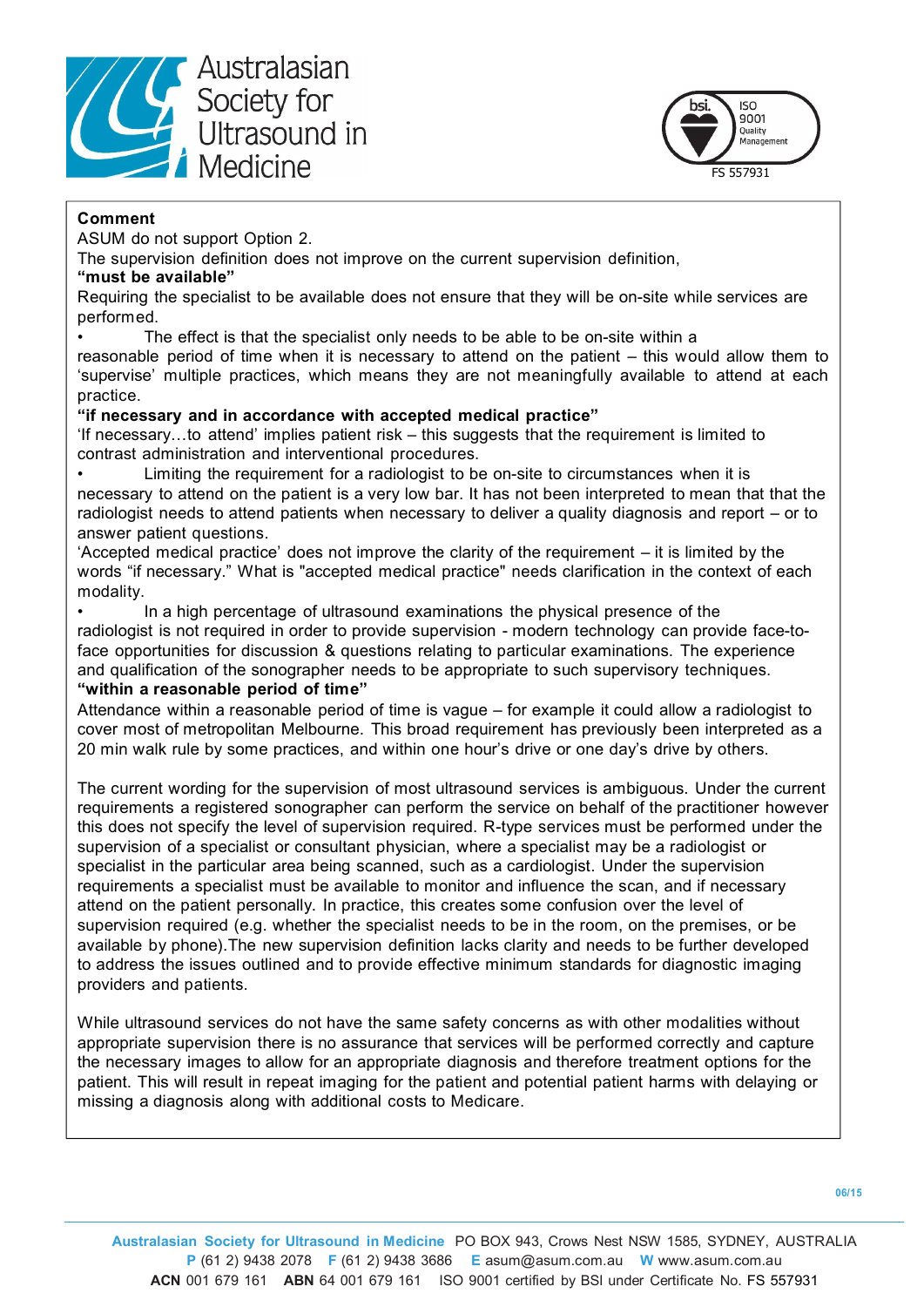



Diagnostic imaging services are provided in a mixed range of practice types – the options need to support different business models. The aim is for practices to retain flexibility within a framework of clear requirements.

It is vital that changes made to improve the quality and safety of Medicare-funded diagnostic imaging services support quality and access throughout rural and remote Australia.

Technology improves access to diagnostic imaging services in rural and remote communities, but it is important that regulations do not unintentionally undermine the good work of radiologists located in these communities.

### **Musculoskeletal Ultrasound (refer to page 25-26 of the RIS)** *Questions:*

- Are the principles as outlined satisfactory to clarify the requirements?
- What reasons, if any, are there for the personal attendance requirements for musculoskeletal ultrasound to remain?
- Would a minimum set of guidelines for 'accepted medical practice' per modality be appropriate?
- What savings are anticipated to be realised from removing the personal attendance requirements for musculoskeletal ultrasound services?
- What additional costs are anticipated to be incurred by requiring a medical practitioner (eg radiologist) to be in close proximity to attend on a patient personally within a reasonable period of time in circumstances where this is not currently the situation?
- What other costs (if any) might be associated with the proposed changes?
- What are the potential consequences of the proposed changes?

#### **Comment**

#### MSK & Breast Ultrasound

An improved supervision rule that ensures the medical specialist or consultant physician:

- is available on-site
- provides consultative supervision
- attends on patients in accordance with accepted medical practice

Exemptions for after hours and reasonable breaks (up to three hours)

#### **Comment**

ASUM support the proposed change to MSK supervision requirements to align them with the rest of the ultrasound modality. There are many instances where the supervising radiologists do not have appropriate MSK ultrasound skills and yet "supervise" the scan. A doctor for doctor's sake does not enhance the quality and only adds cost to the consumer. Musculoskeletal (MSK) ultrasounds do not require the personal attendance of a medical practitioner to be of diagnostic quality and should be aligned with the requirements of other ultrasound services. A practice based regulatory system with clear guidelines would negate the need to separate MSK from the other applications.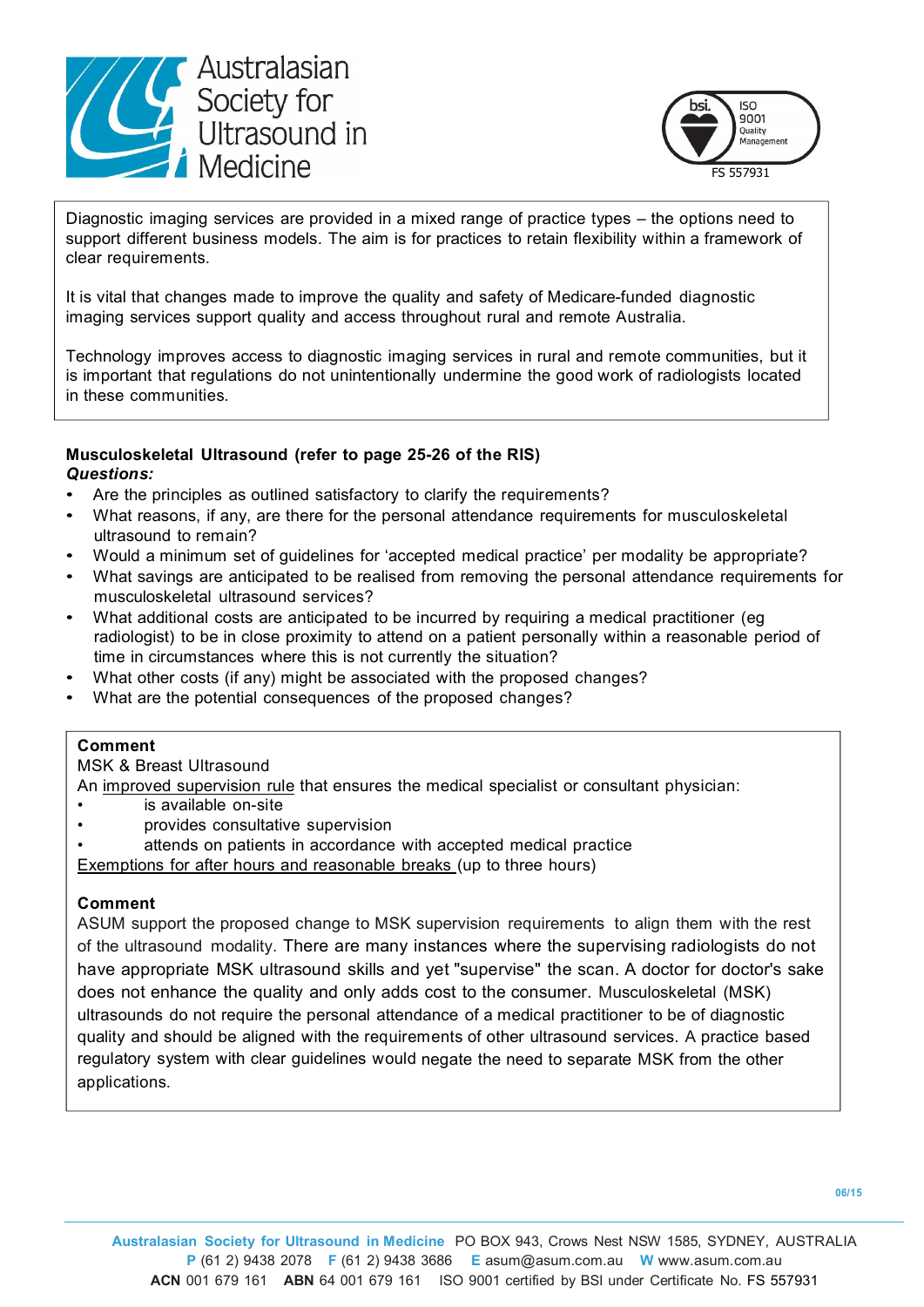



# **Option 3 – Practice based approach (refer to page 27-34 of the RIS)**

### **Features**

- Amendments to the current supervision requirements to clarify the circumstances under which a radiologist and/or specialist or consultant physician must provide supervision and how the supervision must be provided.
	- Professional supervision would require: the medical practitioner be available to observe and guide the conduct and diagnostic quality and safety of the examination and if necessary in accordance with accepted medical practice, attend the patient personally, within a reasonable period of time.
- The personal attendance requirement of musculoskeletal ultrasound would be amended to align with all other ultrasound items.
- The person under the professional supervision of the radiologist would require the appropriate qualifications, credentials, or training to provide the service.
- Computed Tomography services would only be able to be provided in a comprehensive practice, with the exception of CT of the coronary arteries (items 57360 and 57361).
- Supervision would be tailored to the type of diagnostic imaging practice.
- A comprehensive practice would require a radiologist to be available during agreed operating hours.
- Where a radiologist is on site during ordinary operating hours, the radiologist would be allowed to determine the supervision requirements for the practice and have the flexibility to implement and supervise efficient and effective processes.
- Where a radiologist is on site during ordinary operating hours, the radiologist would be allowed to substitute a requested service for a more appropriate service, without the need for consultation with the requester, if the substituted service has a lower MBS fee than the requested service.
- The current substitution rules in the *Health Insurance Act 1973* remain.
- Where a radiologist is NOT on site during ordinary operating hours, a radiologist must be on site for the performance of the following services:
	- o Mammography;
	- o The administration of contrast; and
	- o Image guided intervention procedures/surgical interventions.
- The reporting and supervising radiologist would not have to be the same person, but practices would be required to maintain records which indicate the name of all the radiologists involved in the service.
- Rural and remote exemptions.
- Specified qualification requirements for ultrasound providers.
- Definition of diagnostic ultrasound.

#### **Comment**

While ASUM support Option 3 as the closest fit with ASUM guidelines there are some areas to direct future discussion.

Practice based supervision regulation can only be effective if there are clear regulations as to the qualifications required to undertake and supervise ultrasound examinations. For example, the person under the professional supervision of the radiologist would require the appropriate qualifications, credentials, to provide the service."

There needs to be clarification of what is termed 'appropriate'. This is within ASUM's brief in respect to medical practitioners and sonographers.

The supervision definition from Option 2 and presented in Option 3 does not improve on the current supervision definition.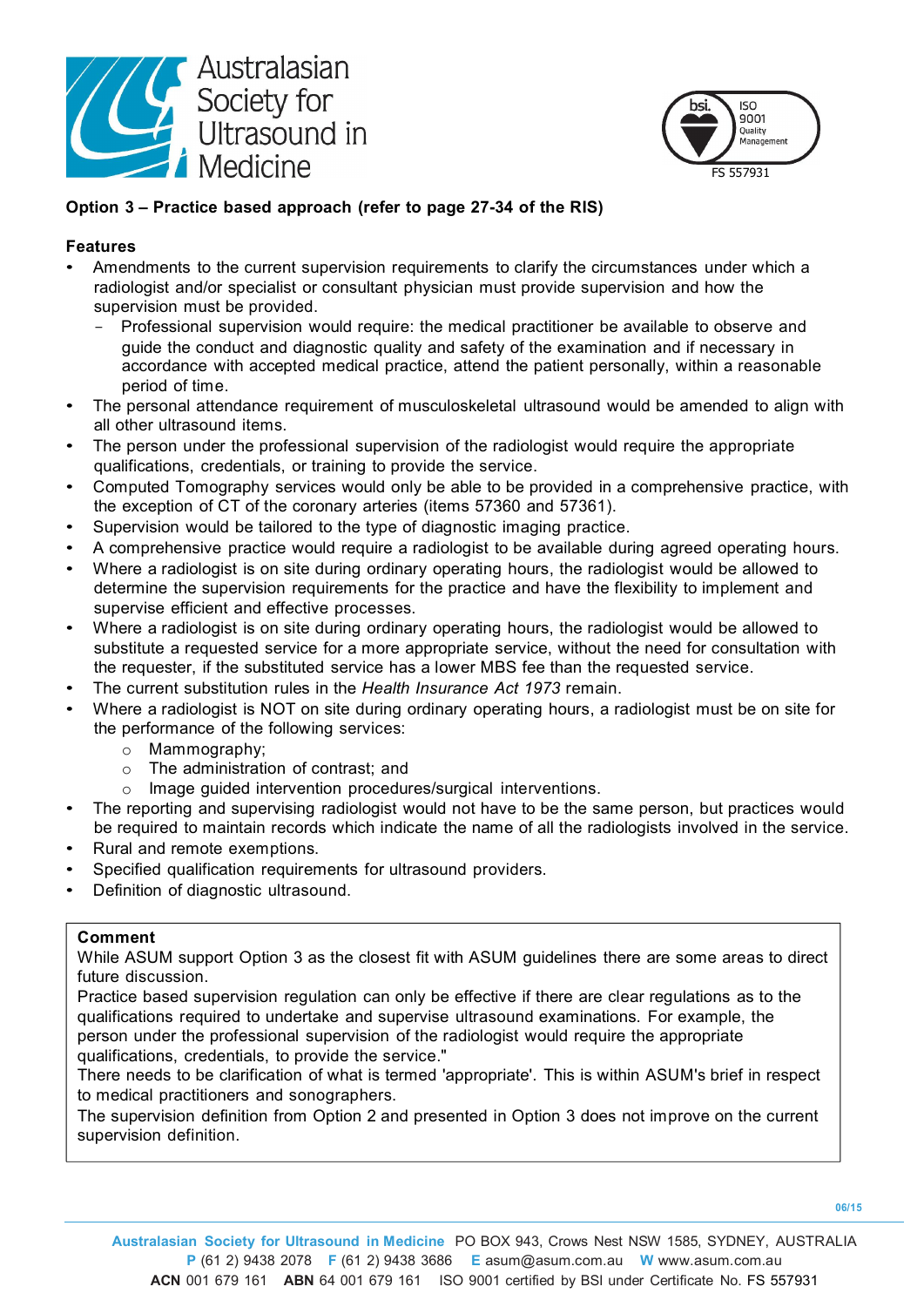



**06/15**

 Ensure that an off-site medical specialist or consultant physician can provide consultative supervision while the service is being performed through the use of technology. Otherwise, many rural and remote practices will close and patients will lose access to vital diagnostic services.

Regarding the feature above "The person under the professional supervision of the radiologist would require the appropriate qualifications, credentials, **or training** to provide the service". What does or training mean?

### **A Comprehensive practice (refer to page 28-29 of the RIS)** *Questions:*

- Are there any other types of practices which have not been identified?
- Are there comprehensive practices that do not currently have a radiologist onsite?
- What are the costs of employing a radiologist onsite during ordinary operating hours?
- What are the costs of non-comprehensive practices expanding to become comprehensive practices?
- Are there enough radiologists for this to occur? What are the barriers?
- Is there any role for standalone CT and, if so, how would current safety and quality concerns be addressed? What will be the impact of this change on providers and patients?
- What other costs (if any) might be associated with the proposed changes?
- What are the potential consequences of the proposed changes?

### **Comment**

A comprehensive practice meets the conditions of the current definition.

- The radiologist provides the supervision of the services within the practice and determines the appropriate level of supervision required.
- The radiologist is responsible for ensuring quality services and establishing protocols and appropriate procedures for the practice.
- The radiologist would have flexibility to implement and supervise efficient and effective processes, by determining the particular level of supervision required for particular services, including when it was necessary to personally attend a upon patient.
- The person who is under the supervision of the radiologist would continue to have the appropriate qualifications, credentials, to provide the service.

Practices would be required to maintain records to indicate the name of the radiologist who provided the supervision in addition to the name of the radiologist who compiles the report.

- •This will ensure accountability for practices making it clear who the supervising and reporting radiologists are.
- The supervising and reporting radiologists need not be the same person.
- The reporting radiologist would not have to be located on-site, but could be located anywhere in Australia, providing the practice had an appropriate mechanism for transmitting and storing images of satisfactory quality.

Practices providing the services within a comprehensive practice are likely to face increased costs to ensure that a radiologist is present for the minimum agreed hours.

Practices will also be subject to additional regulatory impact in order to establish the new policies and procedures in line with the proposed comprehensive practice model.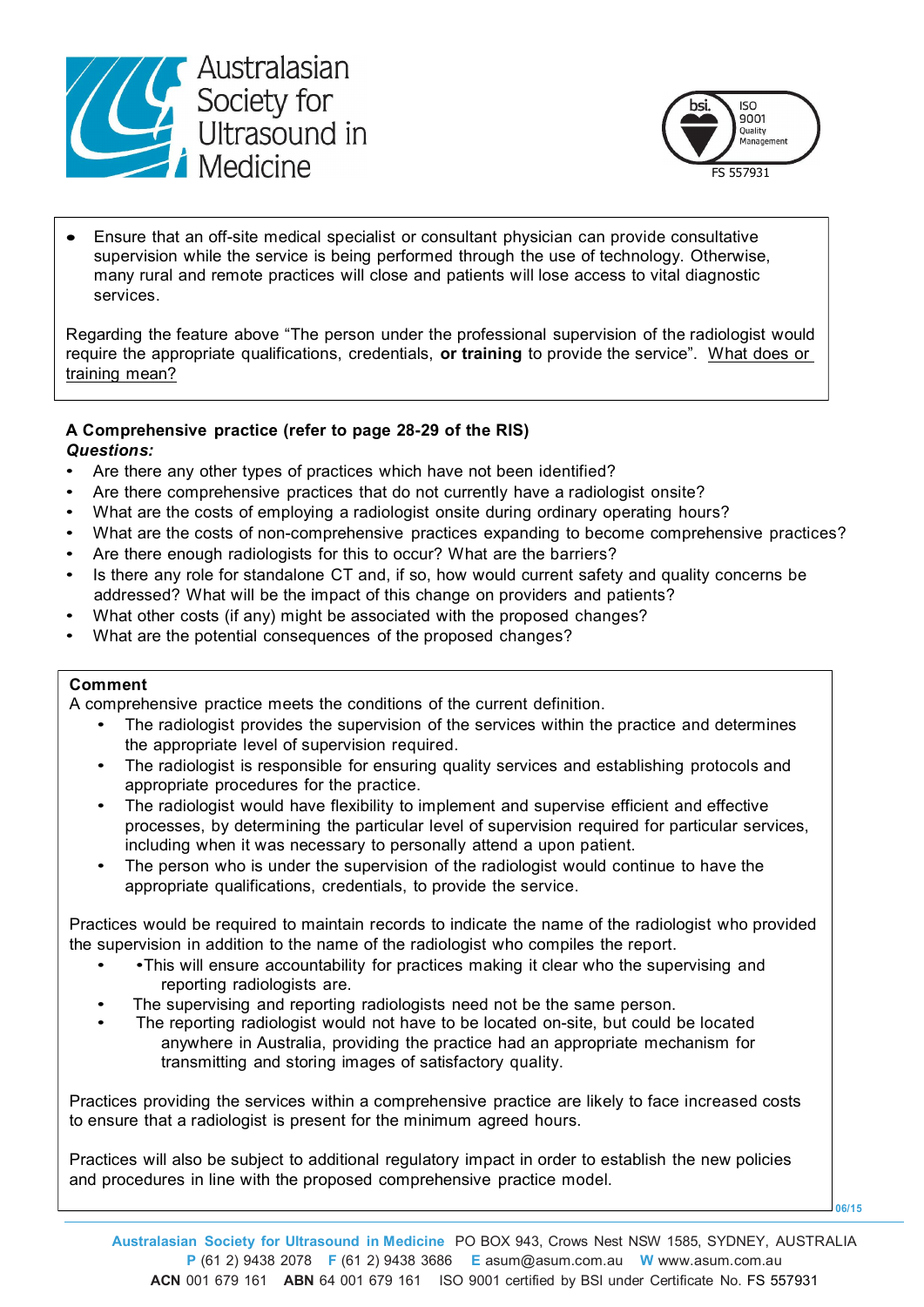



In the longer term however the impact on comprehensive practices would be a reduction in regulatory burden as the radiologist would be responsible for setting and managing the supervision requirements for their practice.

#### **Non-radiologist specialist practice (refer to page 30-31 of the RIS)** *Question*

• Are there any other services currently performed by non-radiology specialists?

### **Comment**

For many practices, a radiologist may not be available on the premises for the entire day, and may share their time between several practices located in a similar geographical location.

- The radiologist could provide remote supervision for some services, such as telephone and on-line where the appropriately qualified person seeks guidance, but the onus would be on the radiologist to be capable of making themselves available to attend to the patient personally, within the examination, where it is necessary (i.e. where the supervision regulations require it).
- In this instance, the supervision requirements as they currently exist, along with the amended clarifications in option 2 to ensure the policy intent of the legislation is clear, would apply.
- Under the current supervision requirements, when the following services are being provided, the radiologist must be available in close proximity to supervise and influence the conduct of the service:
	- o mammography;
	- o the administration of contrast; and
	- o image guided intervention procedures / surgical interventions.
- A radiologist is required to supervise the above services due to the potential safety risks associated with the administration of contrasts and other therapeutic substances and the consequences associated with incorrect imaging and misdiagnosis of mammography services.
- Aligning the supervision requirements to the original policy intent of the current legislation will close the loop-hole for providers who have interpreted the current wording of the DIST that a radiologist only needs to be on-site when 'necessary' and thus gain a commercial competitive advantage over diagnostic imaging providers who have an on-site radiologist.
- Only services that do not require the supervision of a radiologist will be able to be performed when the radiologist is not on site.
- The person who is under the supervision of the radiologist would continue to require the appropriate qualifications, credentials, or training to provide the service (e.g. radiation license).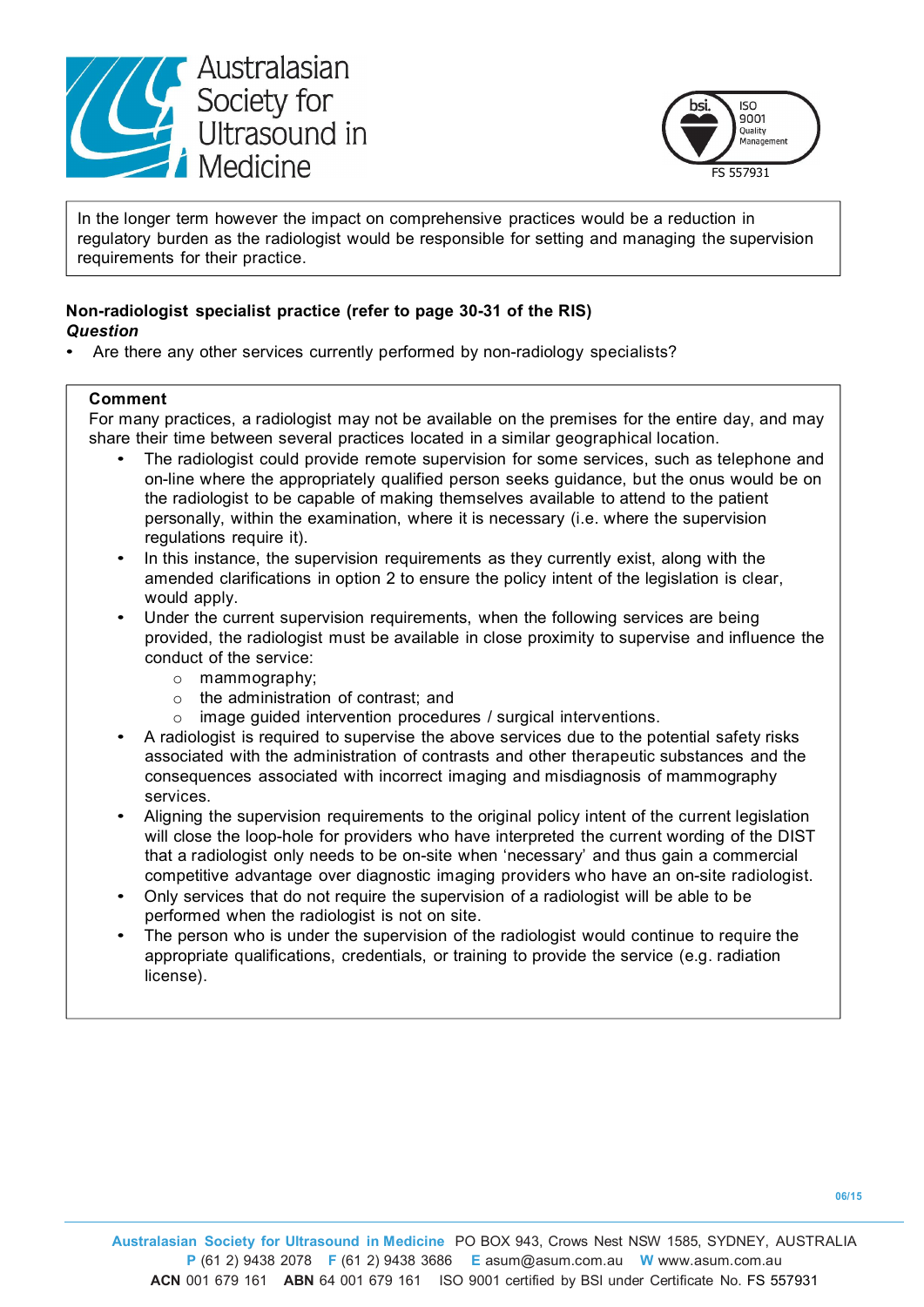



# **ADDITIONAL ISSUES FOR CONSULTATION**

## **1. Rural and remote exemptions (refer to page 31-32 of the RIS)**

The intention of having rural exemptions is to ensure patients have access to services without compromising on quality. However, current arrangements for rural exemptions vary for each of the modalities, creating confusion due to an inconsistent approach. The current approach is also difficult to administer.

### *Questions*

- Does the current rule meet its goal of increasing access for patients without comprising on quality?
- Should exemptions be geographically/distance based rather than looking at population base and local availability of specialist services?
- Are there any other mechanisms that provide incentives for local services provision in rural Australia?
- What is the role of tele-radiology? Should it be the only service, or an adjunct to the local service provision?
- Should the exemption not be available for certain types of services?

#### **Comment**

Under the proposed new arrangements rural/remote exemptions will not be possible or necessary for a comprehensive practice.

For non-comprehensive practices, without a radiologist in attendance a rural/remote exemption for the supervision requirements may still remain. Where remote/rural exemptions are required remote reporting rules could be expanded to require real time access to supervising radiologists in order to recognise the workforce constraints in these areas.

The intention of having rural exemptions is to ensure patients have access to services without compromising on quality. The aim is to encourage local radiologist attendance, even if it is not full time. Exemptions should not commercially disadvantage practices that provide local services.

The current arrangements for rural exemptions vary for each of the modalities, creating confusion due to an inconsistent approach. If a modality warrants a rural exemption, ideally the requirements for meeting this should be consistent across all modalities.

#### **2. Implementing any changes and the relative role of regulation and the Diagnostic Imaging Accreditation Scheme (DIAS) (refer to page 33-34 of the RIS)**

The relative role of regulation and accreditation in enhancing the quality framework for MBS funded diagnostic imaging services will be determined following feedback received from stakeholders under this consultation process.

#### *Questions*

- Would changes to supervision be better placed in the DIAS or remain in the regulations?
- How would a practice based supervision approach be incorporated into regulation?
- Is it necessary to have a modality based approach in the regulations (as a minimum) and a practice based approach in accreditation?